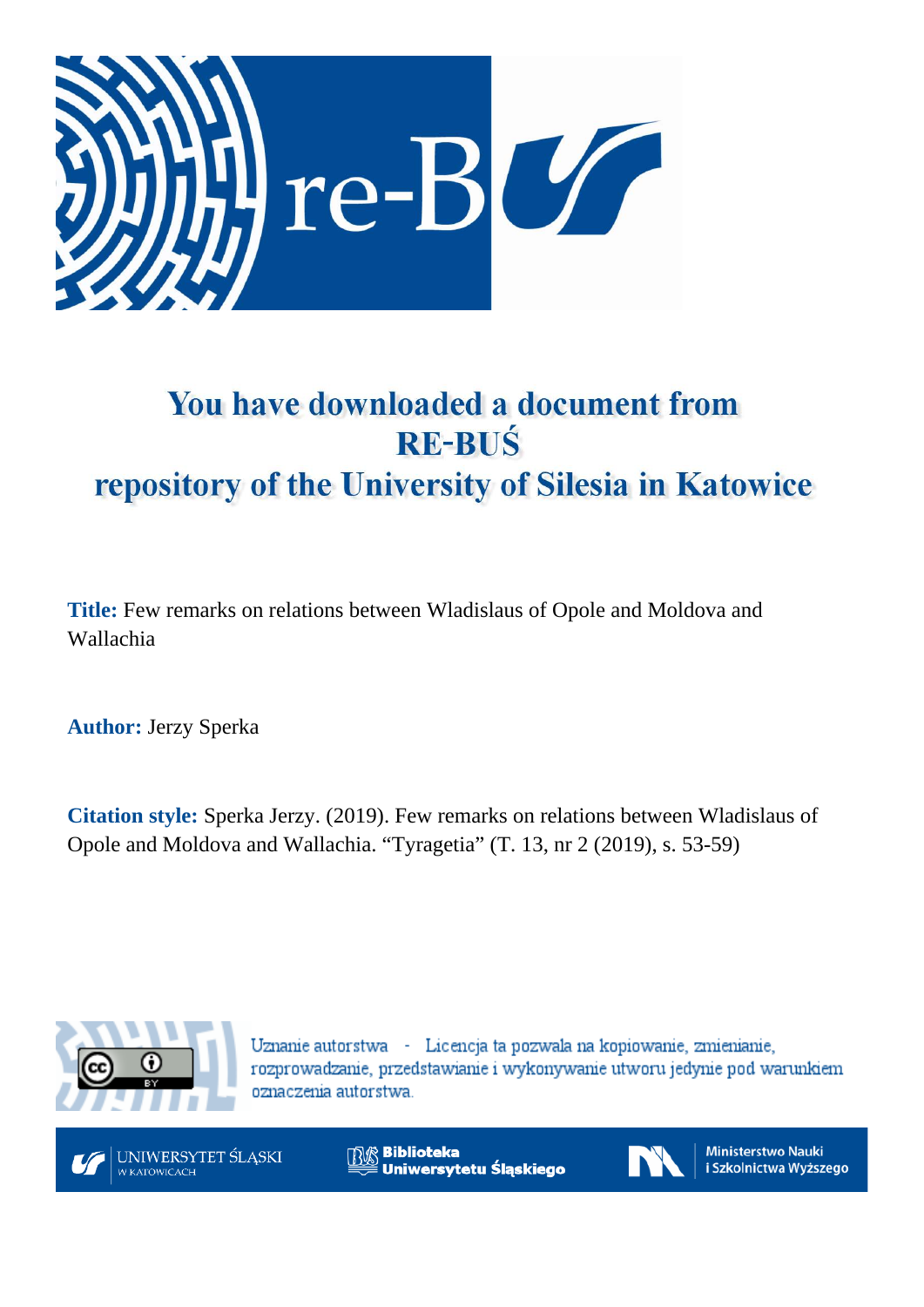# **FEW REMARKS ON RELATIONS BETWEEN WLADISLAUS OF OPOLE AND MOLDOVA AND WALLACHIA**

# **Jerzy Sperka**

*Keywords:* Wladislaus duke of Opole, Transylvania, Wallachia, Poland, Alexandru Basarab.

Wladislaus (1326-1330) the duke of Opole, was a son of Boleslaus II of Opole and Elisabeth of Świdnica. Since  $19<sup>th</sup>$  century, he is colloquially nicknamed "Opolczyk" in the polish historiography. Thanks to his grandmother Kunegunda – the duchess of Świdnica – Wladislaus was related to the Polish king – Casimir III the Great (1333-1370), as well as to Louis the Great- the king of Hungary (1342-1382). Since Kunegunda was a sister of both: Casimirus the Great and Elisabeth- who got married to Karol Robert of Anjou and their son was Louis the Great– the king of Hungary, Wladislaus of Opole was related to these two great kings (Sroka 1996; Sperka 2012; Sperka 2016).

At the beginning of 1350s Wladislaus of Opole, who had already a significant chance for assuming power in Silesia (he was successor of a small part of Duchy of Opole together with his brother Boleslaus III), decided to move to Hungary to improve his chance for better life and making career. Hungary, as well as Kingdom of Bohemia was, at that time, one of the richest and most economically developed countries in the Central Europe, so one should not be surprised by direction of Wladislaus's emigration. There were new dynasties that had just established its power in both kingdoms: Luxemburgs in Bohemia and Angevines in Hungary. Both of them carried out social, economically and political reforms and thanks to that the both kingdoms were relatively modern and tolerant towards foreigners. They were tolerated and welcomed, as they made counterbalance for the local nobilities. That is why the poor one Piast from Poland, and especially from Silesia moved to Buda or Prague looking for better life<sup>1</sup> (Fiala 1978, 13-292; Sroka 2000, 52-83; Pór 1900, 3-45; Petneki 1976, 40; Sroka 1995b, 29-48; Sroka 1995c, 49-101).

After Wladislaus of Opole had arrived to Hungary, he got an important support from the queen Elisabeth – Karol Robert's widow. It is even supposed that she was the person who invited Wladislaus to the Hungarian court and even arranged his first marriage with some Elisabeth (Jasiński 2007, 559; Jasiński 1998, 74-78; Sperka 2012, 52-53). Elisabeth is quite mysterious person, and there is contradictory information about her in Polish historiography. It is due to fact, that available sources scarcely inform about her, namely she is mentioned in one of charters issued by Waradyn's chapter at the beginning of the  $14<sup>th</sup>$  century. It features an reference to funding of St. Elisabeth's altar at the place where Wladislaus's wife had been buried. The most interesting part of this note reads as follow: ...*consortis sue filie Alexi Andri vayvode Transalpinie*. Based on it, historians thought that Wladislaus's wife was the daughter of Alexander Basarab – the ruler of Wallachia. As this note lacks her name, scholars' assumptions were based on the name of the patron of the altar and the fact that it was funded at the place of her tomb. Historians supposed that she was Ortodox when she was child and she converted to Catholicism after her marriage with Wladislaus (Pór 1908, 30-33; Pór 1909, 537-554; Dąbrowski 2007, 38). This point of view was questioned in 1950s by one of the Romanian historians, M. Holban, who proposed alternative interpretation of the text of the charter. She proposed following reading of the crucial fragment: *filie Alexi Andri vayvode Transylvanie* (Holban 1956, 7-62; see also: Holban 1981, 151-211). The new reading appeared to very important when it come to the identification of Elisabeth's father, not the ruler of Wallachia (*Transalpinus),* but the woiwode of Transylvania (*Transilvanus)-*probably Andreas Lackyfim, who reigned in Transylvania between

<sup>1</sup> Before Wladislaus of Opole, there were Maria - daughter of Casimir duke of Bytom in Hungary. She married Karol Robert in the year 1306. There were also her brothers: Boleslaus and Mieszko, who moved to Hungary. The first one became archbishop of Esztergom, and the second one bishop of Veszprem.

**Tyragetia**, s.n., vol. XIII [XXVIII], nr. 2, 2019, 53-59.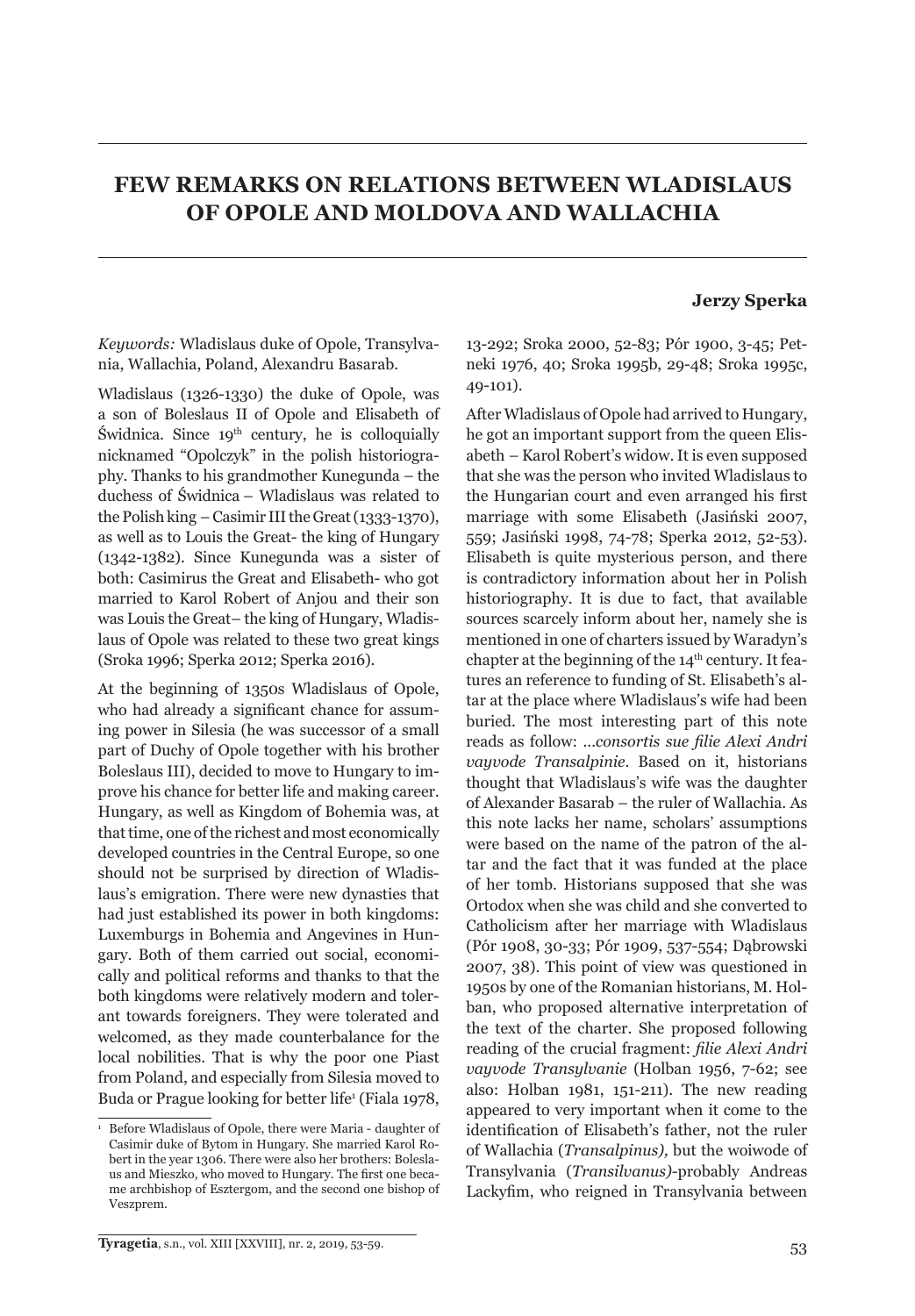1356 and 1359. This interpretation was accepted by Polish historians Stanislaw A. Sroka (1995a, 455-463), K. Jasiński (1998*,* 75-76) and me (Sperka 2003, 15; Sperka 2006, 26). New studies on the charter have made me however change my mind. Holban's hypothesis was finally rejected by Dieter Veldtrup, who published the reproduction of this part of the charter and analyzed this document once again. At this reproduction is easy to recognize that there was written *Transalpinus* and not *Transilvanus*. So, it is obvious – also for me – that the father of Elisabeth was the ruler of Wallachia – Alexandru Basarab and not the woiwode of Transylvania. Her mother was unknown Klara (Veldtrup 1999, 53-113; Veldtrup 2001, 91- 102).

Dating of the marriage between Wladislaus and Elisabeth is another controversial issue. According to Antal Pór it took place in the second half of 1344. He connected this marriage with Louis the Great's expedition to Transylvania. It resulted with the act of feudal allegiance made by Alexandru Basarab to Louis the Great at  $15<sup>th</sup>$  June 1344. According to Antal Pór marriage between woiwode's daughter with Wladislaus of Opole was one of the conditions of this act that should have strengthen mutual connections between Hungary and Wallachia (Pór 1911, 60). Jan Dąbrowski agreed with Pór's proposals introducing it into Polish historiography. However, J. Karácsonyi and Krystyna Pieradzka voiced some critical remarks. They both supposed that the wedding took place between 1352 and 1356. According to them Wladislaus of Opole came to Hungary because of marriage between Anna, princess of Swidnica, and Karol of Luxembourg and that was the moment when also Wladislaus's wedding took place (Karácsonyi 1910, 181; Pieradzka 1948, 262). This opinion was shared by Kazimierz Jasiński and Stanislaw A. Sroka. They adduce another facts that underpins this view: firstly, Katarzyna<sup>2</sup> who was daughter of Wladislaus of Opole's and his second wife – Eufemia (Ofka) of Mazovia was mentioned in sources at  $26<sup>th</sup>$  March 1367, so the first wife – Elisabeth had to die before 1366 (in the older historiography her death was dated between the years 1367 and 1369) (Jasiński 2007, 558, 571-572; Jasiński 1998, 75-77 – here wrote that Elisabeth died at the turn of 1365 and 1366 years; Sroka 1995a, 458-463; Sroka 1996, 19-22; Sroka 2001, 45-46). Only D. Veldtrup tried to argue that the wedding took place in 1365 and it was a result of an alliance between Hungary and the ruler of Wallachia – Wladislaus (Vlaicu) as it was necessary to strengthen their positions against Turkey. After that Louis the Great was able to conquer Vidyn Province of Bulgaria. According to Veldtrup, Elisabeth – the first wife of Wladislaus of Opole died untill 22nd October 1372, probably at the turn of August and September 1371 (Veldtrup 1999, 53, 283; Veldtrup 2001, 101).

Trying to conclude this part of my article, it should be stated, that nowadays it is impossible to date the wedding of Wladislaus of Opole and Elisabeth precisely. The same refers to the date of Elisabeth's death. In my opinion the marriage most likely took place in mid-1350s, but there are also possibilities for dating it a decade later. The only one thing that remains certain, is she was buried in the Great Waradin's cathedral, where her husband founded St. Elisabeth's altar for her.

Wladislaus of Opole assumed power as a count palatine in 1367 (after Mikolaj Konta), and became one of the most important persons in Hungary, just second to the king. He was the head of the Hungarian's courts, and he made his judgement usually during the *congregatio generalis*  (Sroka 2001, 41-44, 49-56, 86-91). He had also huge influence on the foreign policy of the kingdom. In that time Hungary continued its expedition in Balkans – this time on Bulgarian and Wallachia. Because of his marriage with the daughter of the Wallachia's ruler, Wladislaus was especially interested in encounters with this country. He had still his interests there: the ruler of Wallachia Vlaicu, tsar of the Vidyn Province of Bulgaria Iwan Sracimir (Stracimir), and the tsar of Serbia Stefan Urosz I, son of Stephan Duszan, they all were his brothers-in-law (Salamon 2007, 221-231).

One of the reasons of Hungarian expedition against Bulgaria was for sure the weakness of the country during the reign of Ivan Alexander (1331- 1371). At that time Bulgaria was divided into two parts, the one (the northern part) stayed under the reign of the older Ivan's son- Sracimir, and the second one (the southern part) was under the reign of the younger Ivan's son – Szyszman. Additionally, there was also small, self-appointed state, ruled by despot Dobrotic. In 1367 Hungary conquered the Vidyn Province but couldn't hold it longer. As they started to support Catholicism

<sup>2</sup> Her futured husband was Henryk of Glogów and Kożuchów.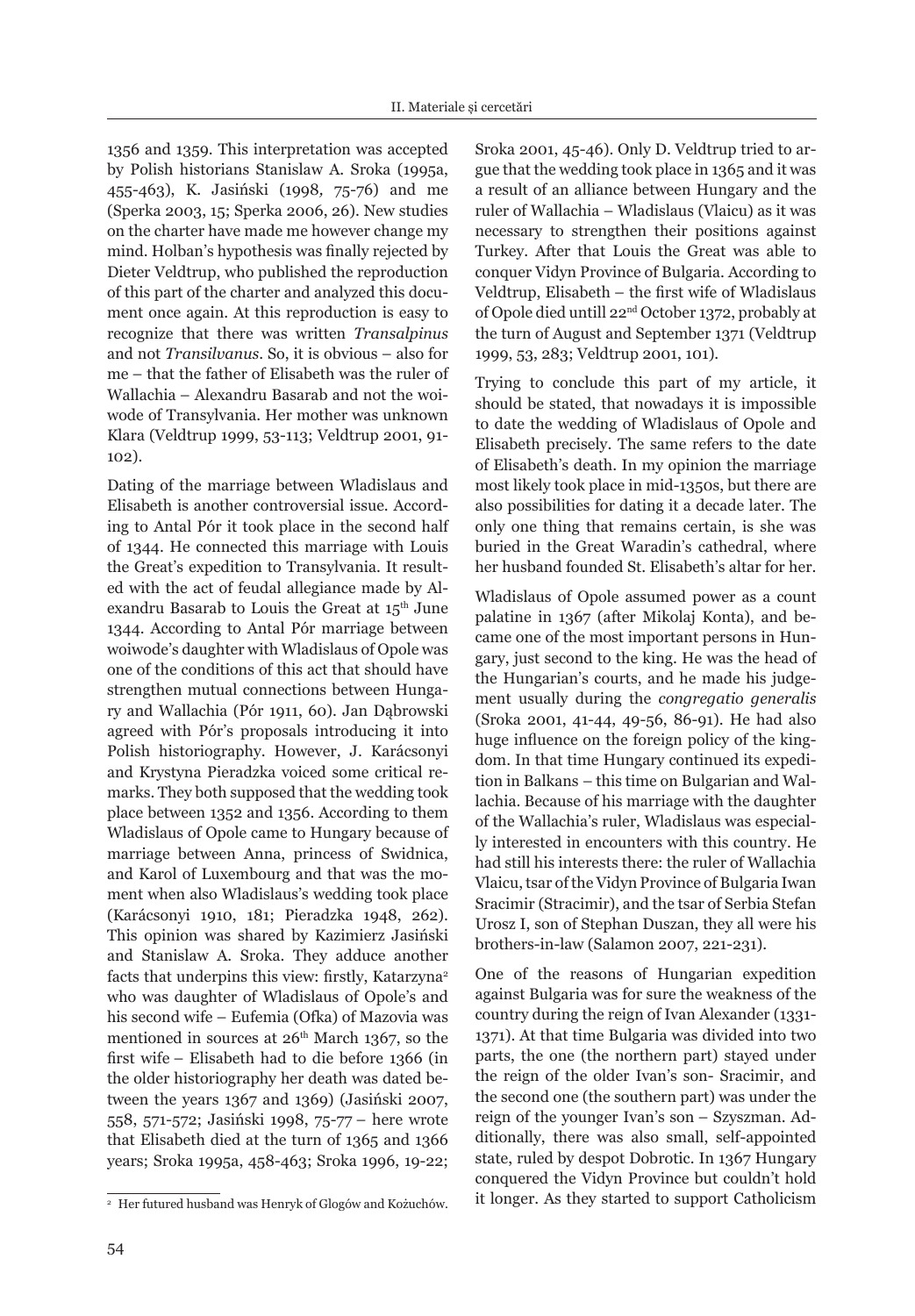there, the great protests of the Orthodoxy community began. What is more, the ruler of Wallachia-Vlaicu I, who had previous (since 1368) good relations to Louis the Great, changed his attitude towards the king of Hungary. That is why Louis the Great together with his new palatine decided to organize expedition against him. But during the expedition, after achieving by the Hungarian army Sokolac (Zokol) in Bulgaria, plans were changed, and the army moved towards Szörény, that had been hold by Wallachia. The attack was succeeding, and the Hungarian army conquered the town. After this success, at the end of November 1368, the king of Hungary together with his army came back to Buda, but the bad news was that the Vidyn Province left by Hungarian on its own, became Bulgarian's part again. I suppose that Wladislaus of Opole, because of his connection to Wallachia (because of his wife) was active during the negotiations between Hungary and the rulers of this part of Europe (Gjuzelev 1982, 153- 172; Czamańska 1996, 200-201; Sroka 2001, 60- 62). The failure in Bulgaria made the opposition in Hungary stronger, and there were demands that those people who were involved in the unsuccessfully expedition against Bulgaria should have took responsibility for this failure. One of the results of this situation was, that Wladyslaw of Opole, the current palatine of Hungary, was dismissed in 1372, although he hadn't already been active in the Balkan politic anymore. (Dąbrowski 2007, 43, 136-137; Sroka 2001, 41-42, 45, 65; Salamon 2007, 226-227; Czamańska 1996, 201). After that, Wladislaus of Opole was sent to Red Ruthenia to take there over the position of deputy of the Hungarian king. He held this position till the January 1379. Red Ruthenia was a territory that had been conquered by the Polish king Casimir the Great in 1340-1366. But, because of the geographical location of this territory, there was also Hungary who was interested in possession this part of Europe. Hungarian's kings even called himself as a the king of Galicia (Halych) and Lodomeria (Vlodymir) (Paszkiewicz 2002, pass.; Wyrozumski 1997, 43-45). The reason why Louis the Great gave Rad Ruthenia to Wladislaus of Opole was his intention to bind this territory to Hungary (DH 1985, 58-59; DR 1981, 77-78; see also: Breiter 1889, 51-53; Halecki 1919, 77-78; Wyrozumski 1997, 44-45; Karczewski 2007, 262-263; Sperka 2012, 219-224, 230-235). It should have strengthened Hungarian geo-political situation. Controlling Red Ruthenia meant advantage towards Lithuania, besides it made prospects of expeditions against Moldova, Wallachia and Poland easier to organize. Unfortunately, Wladislaus of Opole didn't fulfill – intentionally or not – the plan of his king. Wladislaus preferred to realize his own goals and try to build his own state. But before he did it, he had conscientiously fulfilled every king's instructions. One of them was making expedition against Moldova in 1374.

Moldova was quite a young country, formed in 1350s, stayed often under Hungary's influence. After the time of the reign of Bogdan I., when his son Latcu took over the power, fights between other precedents to the throne in Moldova began. There was the duke of Podolia – Jerzy Koriatowicz – who was involved in these fights. He conquered the part of Moldova with the town Bârlad. In this situation, Louis the Great, who wanted to strengthen Hungarian influence in this country, sent Wladislaus of Opole against Moldova. His expedition lasted one month -since the middle of September till the middle of October 1374 (Czamańska 1996, 46-49). During my research, I think, I found out some new, interesting facts about this expedition. Firstly, at  $9<sup>th</sup>$  September 1374 Wladislaus of Opole was present in Lviv, together with his vassals: Jan Kmita, Jan Kustra as well as with Piotr Bruno, and Andrzej – burgrave of Żydaczów and he gave to his close friend Bieńko of Kuchary the village Żabokruki (AGZ, t. 7, nr 10). The fact that Jan Kmita and Jan Kustra – so the two reach persons who were obligated to provide a lot of knights (proportionally to their fortune) were present by Waldislaus, suggests that it was the time, when the expedition against Moldova began (Jan Kmita was obliged to provide 6 kopijniks – heavy cavalry- and 6 arbalists –Tomaszewicz, Zdanek 2004, nr 11; Sperka 2006, 263-265). At  $19<sup>th</sup>$  October Wladislaus was present in Halych, so probably he was already on his way from the expedition to Moldova. Together with him there were also Wiktor of Mierzyce – the starost of Red Ruthenia and Jan Kmita (Szaraniewicz 1883, 205-207). In November 1374 Wladislaus's knights: Herburt and Frydrusz Füllstein as well as Waclaw of Ossowa got some privileges from him, that can be explained as a reward for taking part in the above-mentioned expedition (it was in Sanok at 23<sup>th</sup> November 1374 r.; see: ZDM, cz. 4, nr 1022 = Łaszczyńska 1948, 374-376; KDM, t. 1, nr 279; Sperka 2006*,* 225, 306-307). Scholars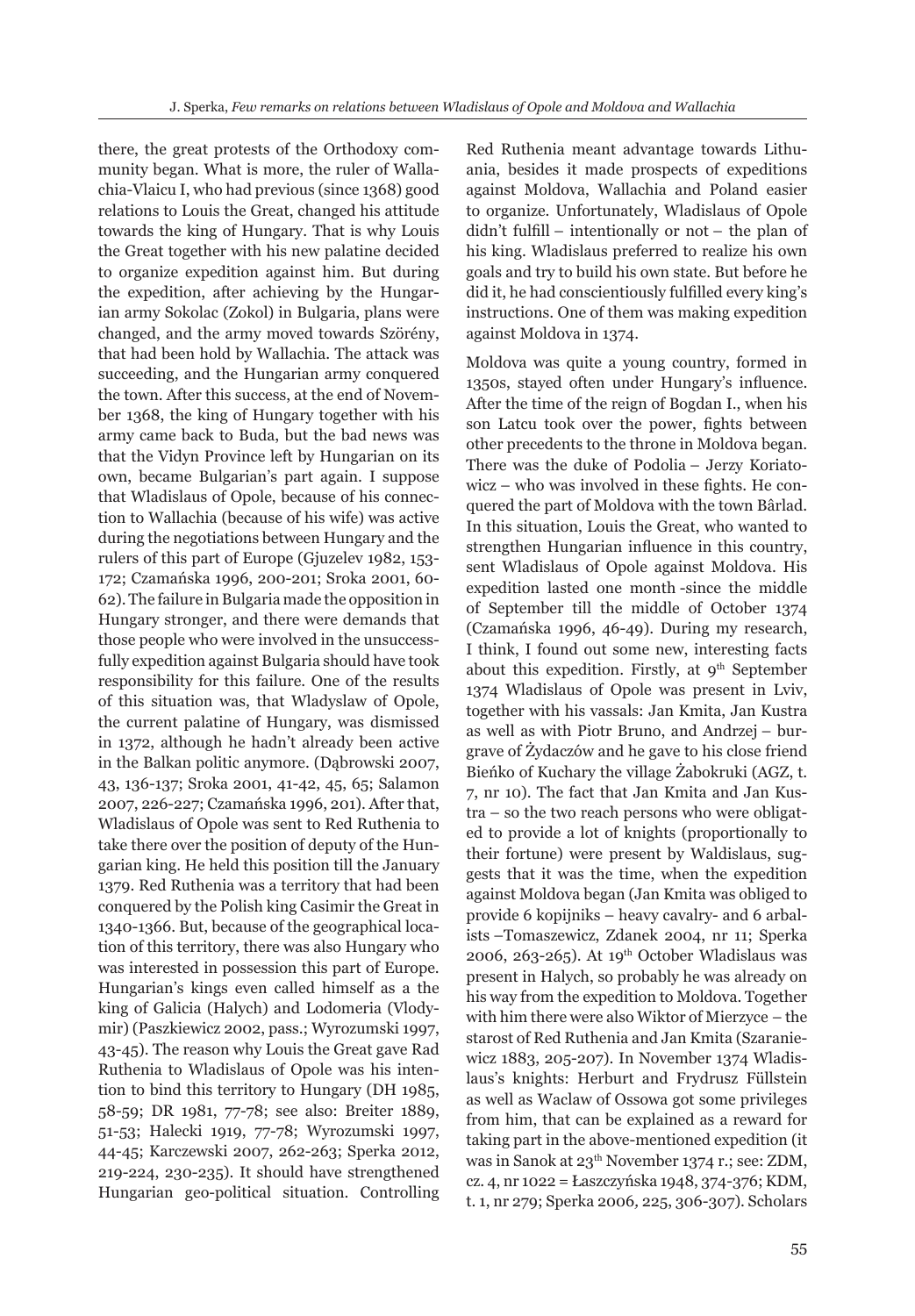assume that, as a result of this expedition against Moldova, an unknown Jerzy took over the power in this country. According to some of Polish historians, it had to be Jerzy Koriatowicz, but Romanian historians takes different view. In their opinion this unknown Jerzy that was some nobleman from Moldova, probably member of Dragoszyd's family (Czołowski 1891, 572; Spieralski 1967, 17; Demel 1970, 116; Panaitescu 1956, 110; Cihodaru 1968, 25-26; Czamańska 1996, 44-45). This unknown Jerzy lost his power in 1377, when Piotr I (probably Latcu's nephew) took over the throne in Moldova. According to I. Czamanska and D. Karczewski, Jerzy, after he lost his power in Moldova, found a shelter by Wladislaus of Opole. These historians supposed that this unknown Jerzy was the same person as Dziordz (Jerzy), woiwode of Wallachia whom Wladislaus of Opole gave at 30th November 1377 two villages: Nowoszyce and Stupnica and obliged him to live there together with his wife and children (ZDM, cz. 4, nr 1037; Jawor 2004, 65). In my opinion, this hypothesis can't be accepted, because it is quite impossible that the previous ruler of Wallachia gets only two villages, in the document of this donation there is no information about his past, and this document is written in quite typically way, it's means there is the obligation of living there with wife and children, that would not have been possible if this document had been written for the previous ruler. What is more, giving only two villages to such important person would be totally against the norm in that time. For instance, Jerzy Narymuntowicz who lost his duchy of Belz in 1377, got the whole Lubaczow's district and the gains from salt mines.

As I mentioned before, Wladislaus of Opole spent in Red Ruthenia 6 years as Louis's the Great deputy. In that time, he was engaged in the economical and religious development of this region. He also made an effort to encourage settlers to live there. During my research, I have found over then 50 documents that confirmed that Wladislaus of Opole gave some territory (over 130 villages) to the knights (Sperka 2012, 284-290). This knights-noblemen came usually from Silesia, Poland, Hungary and Kingdom of Bohemia. But there were also Wallachians from Maramures among them. In 1375 r. Wladislaus of Opole gave to Daniel Daczbokowic 7 villages (Zaderewice among them) near Żydaczów. Daniel who stayed in Red Ruthenia since 1371, became an ancestor

of the Danilowicz's family who used coat of arms named "Sas" (Wyrostek 1932, 78; Boniecki 1901, 86-92). Another man who got some possessions from Wladislaus was Dżordż (Dzirodź) who was titled as the woiwode of Walachia. His function can be compared to the chief or governor of the village, who represented Wallachians's interests before the king; in the villages located according to German law's this function assumed soltys (village administrator). At  $10^{th}$  November 1377 in Lviv Wladislaus of Opole gave him two villages in Samobor district (in Przemyśl Land): Nowoszyce and Stupnica as well as the mill that he got from Piotr Winnicki. The fact that he had already had a mill prove that Dżordż had to come to Red Ruthenia much earlier as he managed to buy a mill. However Wladislaus gave him this possessions under condition that he will live there with his wife and children, and he and his inheritors will pay taxes (2 grosz from 1lan3 ) and fulfill military services (he had to provide 1 kpijnik and two shooters). Dżorż was an ancestor of the Stupnicki's family that used the coat of arms named "Sas" (ZDM, cz. 4, nr 1037; Wyrostek 1932, 56, 168; Słownik 1991, 144; Jawor 2004, 48-49). He died after the year 1390, as in this year he was still present in Nowy Sambor, featuring on the witness' lists on a chapter issued for Spytek of Melsztyn as *Dzurgio de Stupnicza Voywoda Walachorum (*AGZ, t. 6, nr 2). The third Wallachian who got some possessions from Wladislaus of Opole was Ładomir Wołoszyn (it was at  $25-31$ <sup>st</sup> December 1378). That was not the first property given by Wladislaus to Ładomir. He had already got the Hodle Pole "desert" (today: Hadle Szklarskie) in the Sanok district, and he was obliged to build there a village according to Wallachian's law. In exchange for it, he had to take part in expeditions together with his three shooters. (AGZ, t. 7, nr 13; Jawor 2004, 54)

It cannot be ruled out that thanks to Wladislaus of Opole also another Wallachians came to Red Ruthenia. First of all there were Wallachians from Maramures from the Drago-Sas's family (ancestors of families that used coat of arms named "Sas"): Popiel's family who got a village named Popiele near Sanok, Sozański's family, who had previously Jarołowice village and then got Sozań near Sambor, Tustanowski's family of Kłodnica, Dzieduszycki's family, Balicki's family,

<sup>3</sup> Old unit of field measurement in Poland.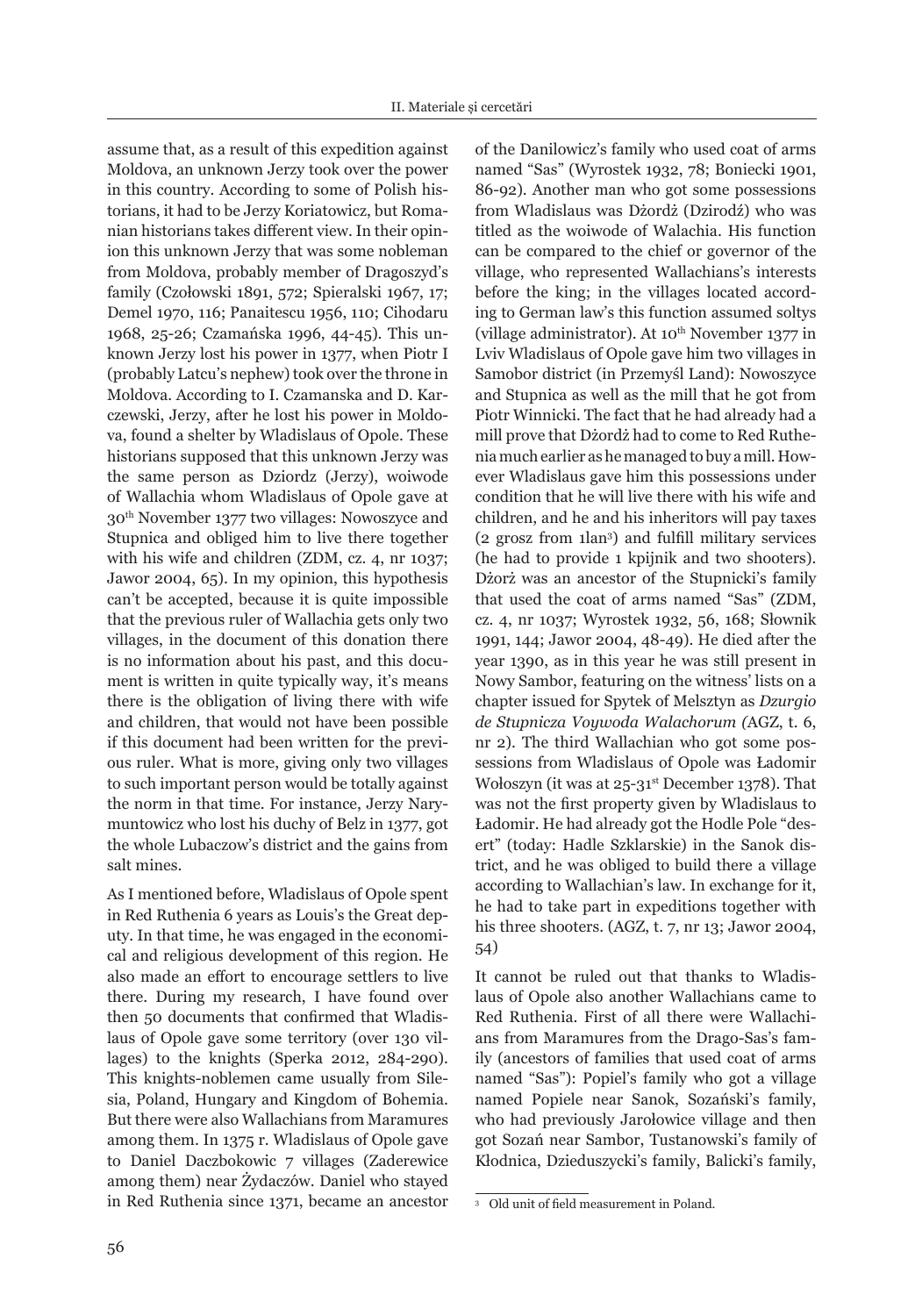Strutyński's family (Wyrostek 1932, 48-49, 53, 63, 81, 83, 87; Boniecki 1899, 85; Boniecki 1902, 168-169). There is one more Wallachian, named Stefan *dictus Wangrzin* of Rybotycz, who was mentioned with Wladislaus of Opole two times in the year 1373: in Sanok (at  $31<sup>st</sup>$  Mai) and also in Szczyrzec (at  $6<sup>th</sup>$  December) (AGZ, t. 7, nr 9; MK, k. 108-109). But Stefan came to Red Ruthenia during the reign of Casimir the Great (before the year 1359) and got from him in the year 1367 these above-mentioned possessions4 . He was ancestor of the Ryboski's family. He was a son of Sas from Maramures, who was the woiwode of Moldova and Maramures on behalf of the king of Hungary and was sent into exile by Bogdan I (AGZ 8, nr 3; KDM, t. 3, nr 807 – document with wrong date 1368; Wyrostek 1932, 31-32, 38).

#### **Conclusion**

Wladislaus of Opole was very important person who was involved in the foreign politic of Poland, Hungary, Kingdom of Bohemia and Teutonic Knights. Thanks to Louis the Great and his mother Elisabeth he made a great career: took the power as a palatine of Hungary, got a lot of properties in Hungary and Kingdom of Poland (Wieluń Land, Red Ruthenia, Dobrzyń Land and Kuyavia). He was also deputy in Poland. His connection to Hungary resulted in engagement into the Moldova's and Wallachia's politic. But it had to be underlined that he didn't do this on his own, but he only fulfilled king's orders. So, both his marriage with Elisabeth, the daughter of Alexandru Basarab as well as his participation in expeditions against Wallachia in the year 1368 and against Moldova in the year 1374 have to be understood as fulfilling king's orders. But, for sure, making Red Ruthenia a good place for many settlers from Wallachia was his own idea and his own services to this territory. Thanks to him, some families from Wallachia found in Red Ruthenia their new home and gave rise to new noble houses.

# **Bibliography**

- **AGZ:** Akta grodzkie i ziemskie z czasów Rzeczypospolitej Polskiej z Archiwum tzw. Bernardyńskiego we Lwowie, ed. O. Pietruski, X. Liske, t. 1-10 (Lwów 1868-1884).
- **Boniecki 1899:** A. Boniecki, Herbarz polski, t. 1 (Warszawa 1899).
- **Boniecki 1901:** A. Boniecki, Herbarz polski, t. 4 (Warszawa 1901).
- **Boniecki 1902:** A. Boniecki, Herbarz polski, t. 5 (Warszawa 1902).
- **Breiter 1889:** E. Breiter, Władysław książę opolski, pan na Wieluniu, Dobrzyniu i Kujawach, platyn węgierski i wielkorządca Polski i Rusi. Zarys biograficzny (Lwów 1889).
- **Cihodaru 1968:** C. Cihodaru, Tradiția letopisețelor și informația documentară despre luptele politice din Moldova în a două jumătate a secolului al XIV-lea. In: Anuarul Institutului de Istorie şi Arheologie "A.D. Xenopol", t. 5 (Iaşi 1968), 11-42.
- **Czamańska 1996:** I. Czamańska, Mołdawia i Wołoszczyzna wobec Polski, Węgier i Turcji w XIV i XV wieku (Poznań 1996).
- **Czołowski 1891:** A. Czołowski, Sprawy wołoskie w Polsce do roku 1412. Kwartalnik Historyczny, t. 5, 1891.
- **Dąbrowski 2007:** J. Dąbrowski, Elżbieta Łokietkówna 1305-1380, (ed. II) (Kraków 2007).

**Demel 1970:** J. Demel, Historia Rumunii (Wrocław-Kraków 1970).

- **DH 1985:** Joannis Dlugossii Annales seu cronicae incliti Regni Poloniae, lib. 10 (Varsaviae 1985).
- **DR 1981:** Roczniki czyli kroniki sławnego Królestwa Polskiego, ks. 10 (Warszawa 1981).

**Fiala 1978:** Z. Fiala, Před-husitské Čechy 1310-1419 (Praha 1978).

**Gjuzelev 1982 :** V. Gjuzelev, La guerre bulgaro-hongroise au printemps de 1365 et des documents nouveaux sur la domination hongroise du royame de Vidin (1365-1369). Byzantino-Bulgarica 6, 1982, 153-172.

**Halecki 1919:** O. Halecki, Dzieje unii jagiellońskiej, t. 1 (Kraków 1919).

- **Holban 1956:** M. Holban, Contribuţii la studiul raporturilor dintre Ţara Românească şi Ungaria angevină. Studii şi materiale de istorie medie 1, 1956, 126-154.
- **Holban 1981:** M. Holban, Din cronica relaţiilor româno-ungare în secolele XIII-XIV (Bucureşti 1981).

**Jasiński 1998:** K. Jasiński, Rodowód Piastów mazowieckich (Poznań-Wrocław 1998).

**Jasiński 2007:** K. Jasiński, Rodowód Piastów śląskich. Piastowie wrocławscy, legnicko-brzescy, świdniccy, ziębiccy, głogowscy, żagańscy, oleśniccy, opolscy, cieszyńscy i oświęcimscy (Kraków 2007).

<sup>4</sup> He got Rybotycze, Uhelniki, Sierakowce with Gruszów's field in Przemyśl Land.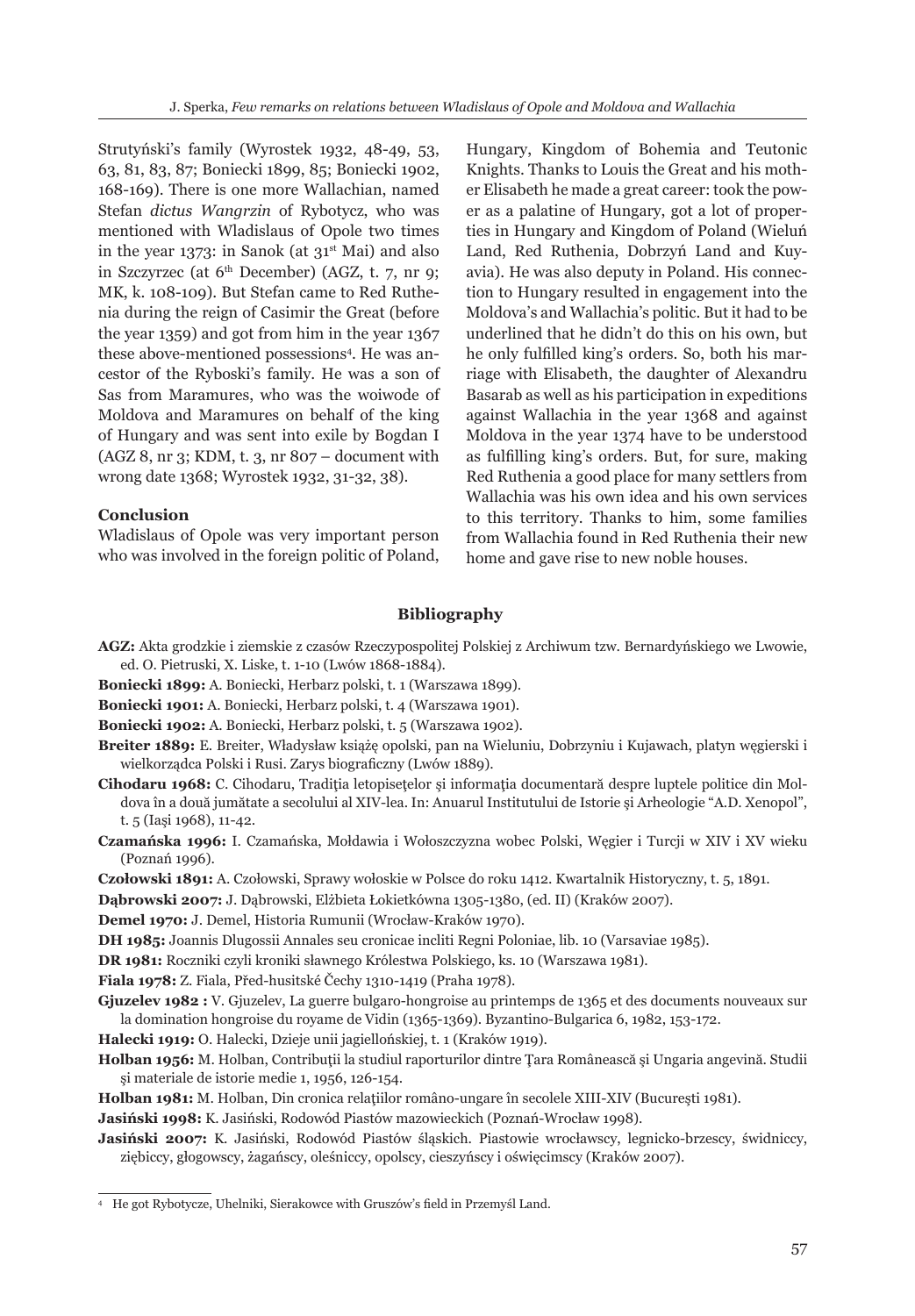**Jawor 2004:** G. Jawor, Osady prawa wołoskiego i ich mieszkańcy na Rusi Czerwonej w późnym średniowieczu (Lublin 2004).

**Karácsonyi 1910:** J. Karácsonyi, Az aláhországi (havaselyi) vajdák családfája. Századok 44, 1910, 187-192.

**Karczewski 2007:** D. Karczewski, "Meliorator terrae Russiae". Panowanie Władysława Opolczyka na Rusi (1371- 1378). In: (Ed. A. Barciak) Piastowie śląscy w kulturze i europejskich dziejach (Katowice 2007), 261-282.

**KDM:** Kodeks dyplomatyczny Małopolski, ed. F. Piekosiński, t. 1-4 (Kraków 1876-1905).

**Łaszczyńska 1948:** O. Łaszczyńska, Ród Herburtów w wiekach średnich (Poznań 1948).

**MK:** Archiwum Główne Akt Dawnych in Warsaw, Metryka Koronna 23.

**Panaitescu 1956:** P. Panaitescu, Din istoria luptei pentru independența Moldovei în veacul al XIV-lea. Revista de istorie 4, 1956, 95-115.

**Paszkiewicz 2002:** H. Paszkiewicz, Polityka ruska Kazimierza Wielkiego, (ed. II) (Kraków 2002).

**Petneki 1976:** Á. Petneki, Mieszko (zm. 1344), biskup nitrzański i wespremski. In: Polski Słownik Biograficzny, t. 21 (Kraków-Wrocław 1976), 40.

- **Pieradzka 1948:** K. Pieradzka, Elżbieta, córka Aleksandra Mikołaja Basaraba. In: Polski Słownik Biograficzny, t. 6 (Kraków 1948), 262
- **Pór 1900:** A. Pór, Boleszló herceg, esztergomi érsek (1321-1328). Esztergom-vidéki Régészeti és Történelmi Társulat Évkönyvei 3, 1900, 3-45.
- **Pór 1908:** A. Pór, Opuli László herczeg, Magyarország nádorispánja nemzedékrendéhez. Turul 26, 1908, 31-33.

**Pór 1909:** A. Pór, Opuli László Herczeg Magyarország Nádorispánja. Századok 43, 1909, 543-554.

- **Pór 1911:** A. Pór, Ujabb adatok Opuli László herczeg. Magyarország nádorispánja nemzedékrendéhez. Turul 29, 1911.
- **Salamon 2007:** M. Salamon, Władysław Opolczyk a kraje kultury prawosławnej. In: (Ed. A. Barciak) Piastowie śląscy w kulturze i europejskich dziejach (Katowice 2007), 221-232.

**Słownik 1991:** Słownik historyczno-geograficzny ziemi sanockiej w średniowieczu, cz. 1 (Brzozów 1991).

- **Sperka 2006:** J. Sperka, Otoczenie Władysława Opolczyka w latach 1370-1401. Studium o elicie władzy w relacjach z monarchą (Katowice 2006).
- **Sperka 2003:** J. Sperka, Wojny Władysława Jagiełły z księciem opolskim Władysławem (1391-1396) (Cieszyn 2003).
- **Sperka 2012:** J. Sperka, Władysław książę opolski, wieluński, kujawski, dobrzyński, pan Rusi, palatyn Węgier i namiestnik Polski (1326/1330 - 8 lub 18 maja 1401) (Kraków 2012).
- **Sperka 2016:** J. Sperka, Władysław książę opolski, wieluński, kujawski, dobrzyński, pan Rusi, palatyn Węgier i namiestnik Polski (1326/1330 - 8 lub 18 maja 1401), wyd. II (Kraków 2016).
- **Spieralski 1970:** Z. Spieralski, Awantury mołdawskie (Warszawa 1967).
- **Sroka 1995a:** S.A. Sroka, Kim była pierwsza żona Władysława Opolczyka?. In: Cracovia Polonia Europa. Studia z dziejów średniowiecza ofiarowane Jerzemu Wyrozumskiemu w sześćdziesiątą piątą rocznicę urodzin i czterdziestolecie pracy pracy naukowej (Kraków 1995), 455-465.
- **Sroka 1995b:** S.A. Sroka, Piastówna śląska Maria, królową Węgier. In: S.A. Sroka, Z dziejów stosunków polskowęgierskich w późnym średniowieczu. Szkice (Kraków 1995), 29-48.

**Sroka 1995c:** S.A. Sroka, Kariery kościelne Piastów śląskich na Węgrzech w pierwszej połowie XIV wieku. In: S.A. Sroka, Z dziejów stosunków polsko-węgierskich w późnym średniowieczu. Szkice (Kraków 1995), 49-102.

- **Sroka 1996:** S.A. Sroka, Książę Władysław Opolczyk na Węgrzech. Studium z dziejów stosunków polskowęgierskich w XIV wieku (Kraków 1996).
- **Sroka 2000:** S.A. Sroka, Historia Węgier do 1526 roku w zarysie (Bydgoszcz 2000).
- **Sroka 2001:** S.A. Sroka, Książę Władysław Opolczyk na Węgrzech. In: (Red. A. Pobóg-Lenartowicz) Władysław Opolczyk jakiego nie znamy. Próba oceny w sześćsetlecie śmierci (Opole 2001), 53-59.
- **Szaraniewicz 1883:** I. Szaraniewicz, Trzy opisy historyczne staroksiążęcego grodu Halicza w roku 1860, 1880 i 1882 skreślone (Lwów 1883).
- **Tomaszewicz, Zdanek 2004:** Katalog dokumentów pergaminowych ze zbiorów Tomasza Niewodniczańskiego w Bitburgu, oprac. J. Tomaszewicz, M. Zdanek (Kraków 2004).
- **Veldtrup 1999:** D. Veldtrup, Frauen um Herzog Ladislaus († 1401). Oppelner Herzoginnen in der dynastischen Politik zwischen Ungarn, Polen und dem Reich (Warendorf 1999).
- **Veldtrup 2001:** D. Veldtrup, Ehefrauen und Töchter des Herzogs Ladislaus. Neue Erkenntnisse zur Genealogie der Oppelner Piasten. In: (Red. A. Pobóg-Lenartowicz) Władysław Opolczyk jakiego nie znamy. Próba oceny w sześćsetlecie śmierci (Opole 2001),103-113.